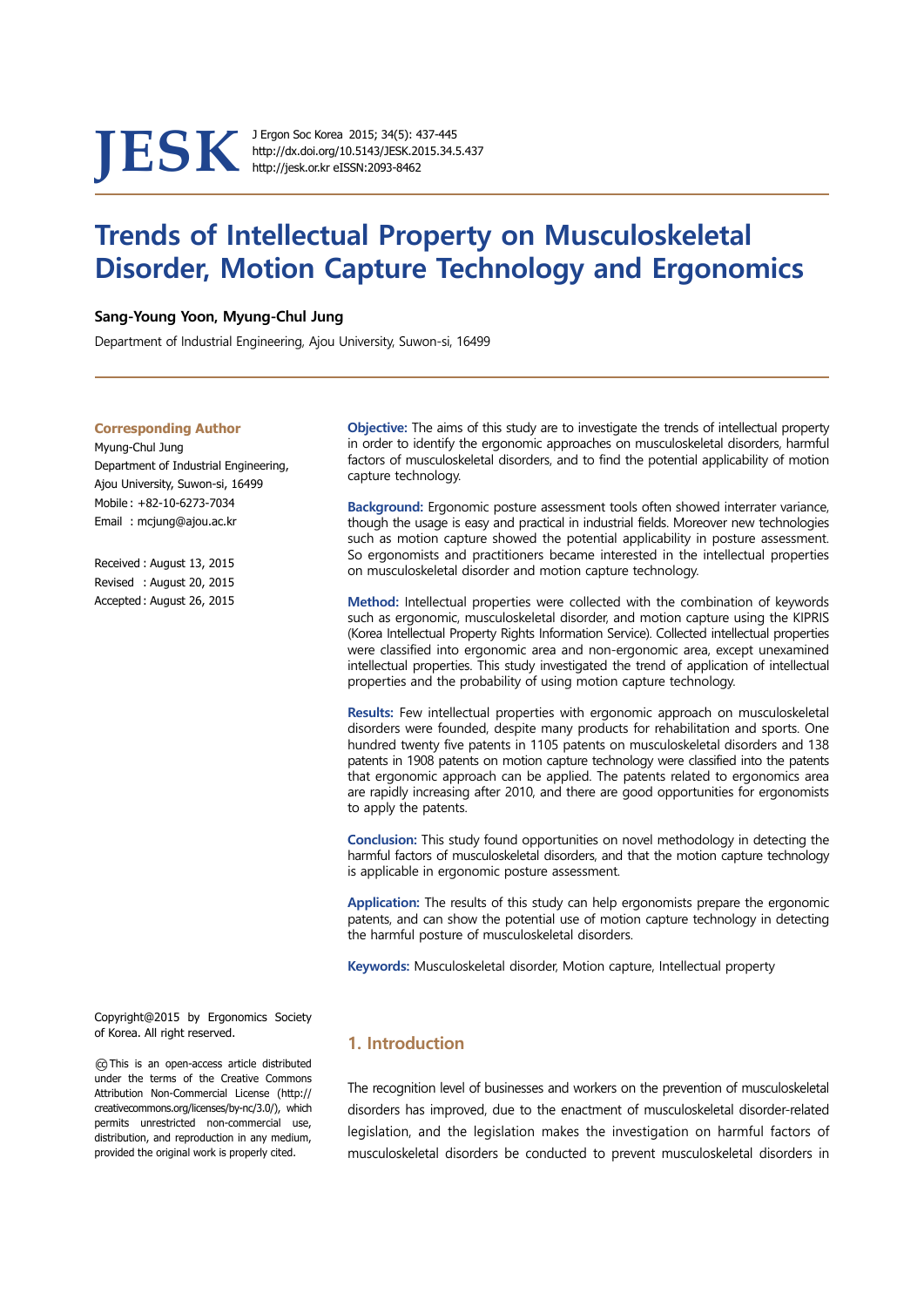industrial sites (KOSHA, 2012). When additional precision assessment is judged necessary, as a result of the investigation, additional implementation of the following analysis methods is recommended (Karhu et al., 1977; McAtamney and Corlett, 1993; Hignett and McAtamney, 2000; Moore and Garg, 1995; American Conference of Governmental Industrial Hygienists, 2002): OWAS (Ovako Working Posture Analysis System), RULA (Rapid Upper Limb Assessment) or REBA (Rapid Entire Body Assessment), which are ergonomic posture analysis tools, and JSI (Job Strain Index) and ACGIH's HAL (ACGIH's Hand Activity Level Threshold Limit Values Method), which evaluate the specific human body parts.

Although, ergonomic working posture analysis has such merits as no influence on work, simple use and small cost (Genaidy et al., 1994), there is a possibility that raters can assess one working posture differently in the ergonomic working posture analysis process by rater's observing workers (Burt and Punnett, 1999). Besides, raters may classify working posture with wrong angles, as body joints' angles are segmented (Lowe, 2004), or there is a huge trend that joint angle classification does not match among raters (Bao, 2009).

Active research is carried out on the motion capture technology recently, and it is a technology that can reduce errors among raters by quantitatively measuring body motions. Motion capture can be classified into a mechanical mode, an optical mode and a sensor mode using MEMS (Micro Mechanical System). Since the latter part of the 1990s, the motion capture technology has been applied to body motion measurement to enhance the reality sense of virtual reality (Foxlin, 1996), gait analysis and rehabilitation of rheumatology patients (Sutherland, 2002; Ehara et al., 1997). The motion capture technology is recently utilized in various fields including sports and robotics (Ahmad, 2013). By using the motion capture technology, constant monitoring of working postures at automobile assembly line is possible (Ferguson et al., 2011), or the technology can help correct workers' postures by letting them recognize improper working posture in real time (Vignais et al., 2013). Kim & Nussbaum (2013) showed body motion assessment through motion capture can be highly used for ergonomic working posture analysis, although errors may occur to worker's posture measurement, according to motion capture mode.

This study aims to identify ergonomic approach direction and relevant technology development trends to prevent musculoskeletal disorders through patents having the keywords of musculoskeletal disorders and harmful factors of musculoskeletal disorders, and to check motion capture technology's use possibility for quantitative ergonomic posture analysis.

# **2. Method**

This study used KIPRIS (Korea Intellectual Property Rights Information Service), the intellectual property right information database, to grasp musculoskeletal disorders and motion capture technology trends (KIPRIS Home Page, 2015). Through KIPRIS, one can not only carry out general search using various keywords, but perform specified search using logical operator  $(*, +, !, \wedge)$  and syntax operator (" "). Also, search using 23 various search items in total, such as IPC Classification, publication number, publication date and applicant, in addition to the invention's name, is possible.

Intellectual property right is classified into patent and utility model, according to right, and this study carried out research targeting only patents. This study conducted free words search on full text of patents to identify relations among musculoskeletal disorders, harmful factors of musculoskeletal disorders and ergonomics, and on posture assessment technology trends using motion capture. This study checked whether ergonomic approach was conducted on "musculoskeletal disorders\*ergonomics", as well as musculoskeletal disorders, in the patents related to musculoskeletal disorders. This study also examined technology trends to quantify the harmful factors of musculoskeletal disorder investigation, and posture assessment-related patents using motion capture.

This study excluded the patents, of which patent rights perished, application was cancelled, or given up, due to some situation of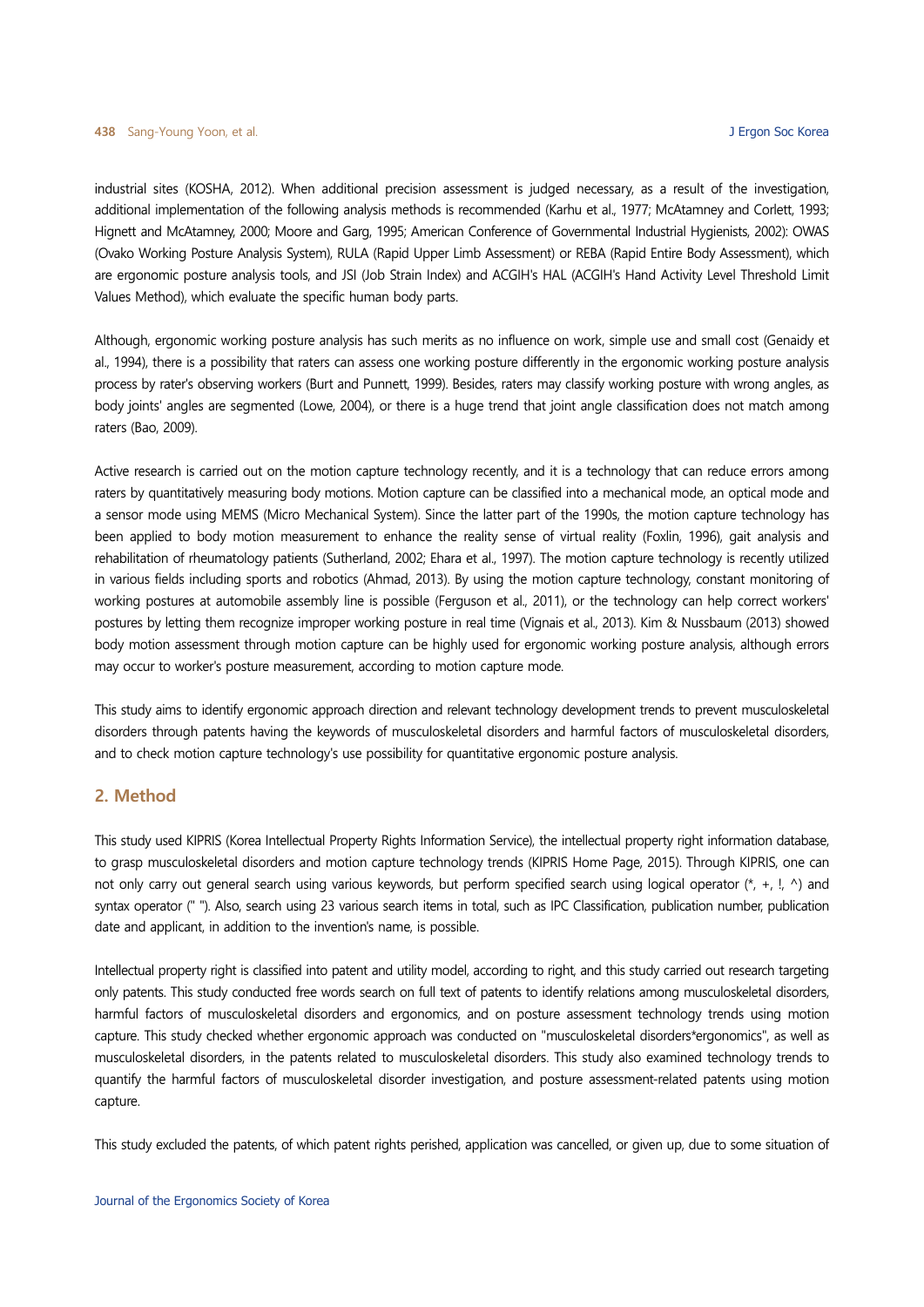applicants. This study analyzed only the patents, of which status of registration was decided through patent examination process in an effort to check the lacking parts of patents that did not pass patent examination and patent rejection ratio together by ascertaining the rejected patents from patent examination process. Since the free words search results of patents are the results on the full text of patent specifications, the fields of machine, electronics, IT and medical service with small relevance with ergonomics were included as well, although the search words presented by this study were included. Consequently, the patents related to equipment, facility and robot for production were classified into machine patents, software and hardware patents for computerized data processing into electronics/computer patents, the patents related to musculoskeletal disorders treatment methods and treatment compositions patents into medical patents. In this manner, a process excluding the patents having just a little relevance with ergonomics was carried out.

# **3. Results**

## **3.1 Statistical classification**

Table 1 shows the patent search results by keyword. Because the search results of ("musculoskeletal disorders")\*("ergonomics") are the search results of the patents including "ergonomics" among the search results of musculoskeletal disorders, they are the patents duplicately searched with the search results of "musculoskeletal disorders". 832 patents on musculoskeletal disorders out of 1,528 patents in total were registered, and took up 54.4% of the total. The patents on ("musculoskeletal disorders")\*("ergonomics") took up 35.9%, harmful factors of musculoskeletal disorders 21.5%, and motion capture 38.2% in patent registration. This study classified ergonomic field and non-ergonomic field targeting the registered (granted) and rejected patents except unexamined patents in Table 1.

|               | Number of patents for each keyword                                               |    |                                                 |                  |  |  |  |
|---------------|----------------------------------------------------------------------------------|----|-------------------------------------------------|------------------|--|--|--|
| <b>Status</b> | ("Musculoskeletal disorder")<br>"Musculoskeletal<br>*("ergonomics")<br>disorder" |    | "Harmful factor of<br>musculoskeletal disorder" | "Motion capture" |  |  |  |
| Applications  | 1528                                                                             | 92 | 93                                              | 1908             |  |  |  |
| Granted       | 832                                                                              | 33 | 20                                              | 729              |  |  |  |
| Rejected      | 273                                                                              | 17 | 27                                              | 267              |  |  |  |
| Unexamined    | 423                                                                              | 42 | 46                                              | 912              |  |  |  |

#### **Table 1.** Search results of patents for each keyword

Table 2 summarizes the patents related to ergonomics among the examination-completed patents. 423 patents, of which examination was not carried out, among 1,528 patents searched with the keyword of musculoskeletal disorders, were excluded, and the patents related to ergonomics out of 1,105 patents were summarized as 125 patents. The patents concerned with ergonomics were mainly on posture correction devices or exercise equipment, shoe insoles and functional clothes. In the nonergonomic field, there were electric tools, machine/facility and medical service-related compositions manufacturing patents. Of the patents searched with ("musculoskeletal disorders")\*("ergonomics"), patents in the ergonomic field were 18, and patents on functional clothes supplementing muscular strength or posture took up most of the registered patents. The patents searched with "harmful factors of musculoskeletal disorders" were mostly related to compositions or composition methods, except one manual tool patent. Patents concerned with motion capture were mostly found in computer/IT field. The patents in the ergonomics field out of patents related to motion capture were 138 patents, and they mainly dealt with system constitution and operation methodology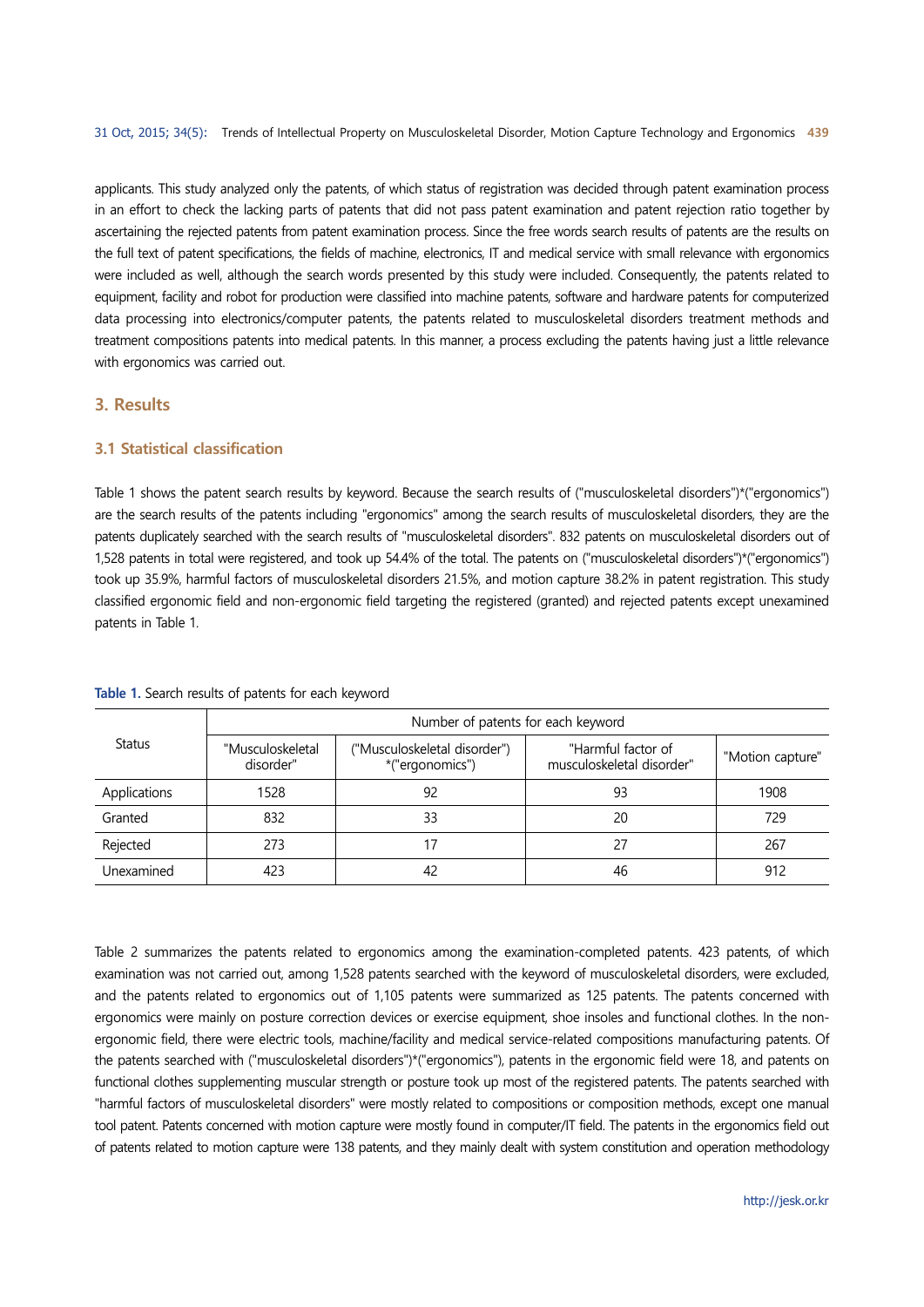for human motion analysis including sports field.

As for average period from the application for ergonomics-related patents and till acquiring the patent rights, it was 692.4 days for musculoskeletal disorders-related patents, 620.7 days for ("musculoskeletal disorders")\*("ergonomics"), 329 days for harmful factors of musculoskeletal disorders, and 799.1 days for motion capture (Table 2). Among the patents extracted as musculoskeletal disorders, 65.6% of the applied ergonomics-related patents were registered as patents through patent examination. The patents related to ("musculoskeletal disorders")\*("ergonomics"), in which musculoskeletal disorders and ergonomics are included in the applied patent's full text together were 61.1%. Concerning the patents related to harmful factors of musculoskeletal disorders, only one patent was registered, after application.

Table 3 shows the numbers of patent application and registration in the non-ergonomics field including machine/manufacturing and medical service/drugs among the patents extracted in this study. Among the patents extracted as musculoskeletal disorders, 75.3% were registered as patents, and it took 816.4 days until patent registration. 74.0% of the patents extracted as motion capture were registered as patents, after 919.2 days from application. Patents in the non-ergonomics field were applied from the early 2000s, and the period required for patent examination was long.

|                                  | Number of patents for each keyword                                               |            |                                                 |                     |  |  |  |
|----------------------------------|----------------------------------------------------------------------------------|------------|-------------------------------------------------|---------------------|--|--|--|
| Status                           | ("Musculoskeletal disorder")<br>"Musculoskeletal<br>*("ergonomics")<br>disorder" |            | "Harmful factor of<br>musculoskeletal disorder" | "Motion<br>capture" |  |  |  |
| Applications                     | 125                                                                              | 18         |                                                 | 138                 |  |  |  |
| Granted                          | 82 (65.6%)                                                                       | 11 (61.1%) | $1(100\%)$                                      | 94 (68.1%)          |  |  |  |
| Rejected                         | 43 (34.4%)                                                                       | 7 (38.9%)  | $0(0\%)$                                        | 44 (31.9%)          |  |  |  |
| Period until registration (days) | 592.4                                                                            | 620.7      | 329                                             | 799.1               |  |  |  |

**Table 2.** Search results of patents related to ergonomics

**Table 3.** Search results of patents related to non-ergonomics

|                                  | Number of patents for each keyword |                                                 |                                                 |                     |  |  |  |
|----------------------------------|------------------------------------|-------------------------------------------------|-------------------------------------------------|---------------------|--|--|--|
| Status                           | "Musculoskeletal<br>disorder"      | ("Musculoskeletal disorder")<br>*("ergonomics") | "Harmful factor of<br>musculoskeletal disorder" | "Motion<br>capture" |  |  |  |
| Applications                     | 980                                | 32                                              | 19                                              | 858                 |  |  |  |
| Granted                          | 750 (75.3%)                        | 22 (68.8%)                                      | 5(26.3%)                                        | 635 (74.0%)         |  |  |  |
| Rejected                         | 230 (24.7%)                        | 10 (31.2%)                                      | 14 (73.7%)                                      | 223 (26.0%)         |  |  |  |
| Period until registration (days) | 816.4                              | 1055.6                                          | 78.4                                            | 919.2               |  |  |  |

## **3.2 Trends of patent application**

Figure 1 and Table 4 summarize the yearly registration trend of patents related to ergonomics. The number of patents related to ergonomics temporarily decreased in 2008, and then showed a steady increasing trend based on 2010. Considering that the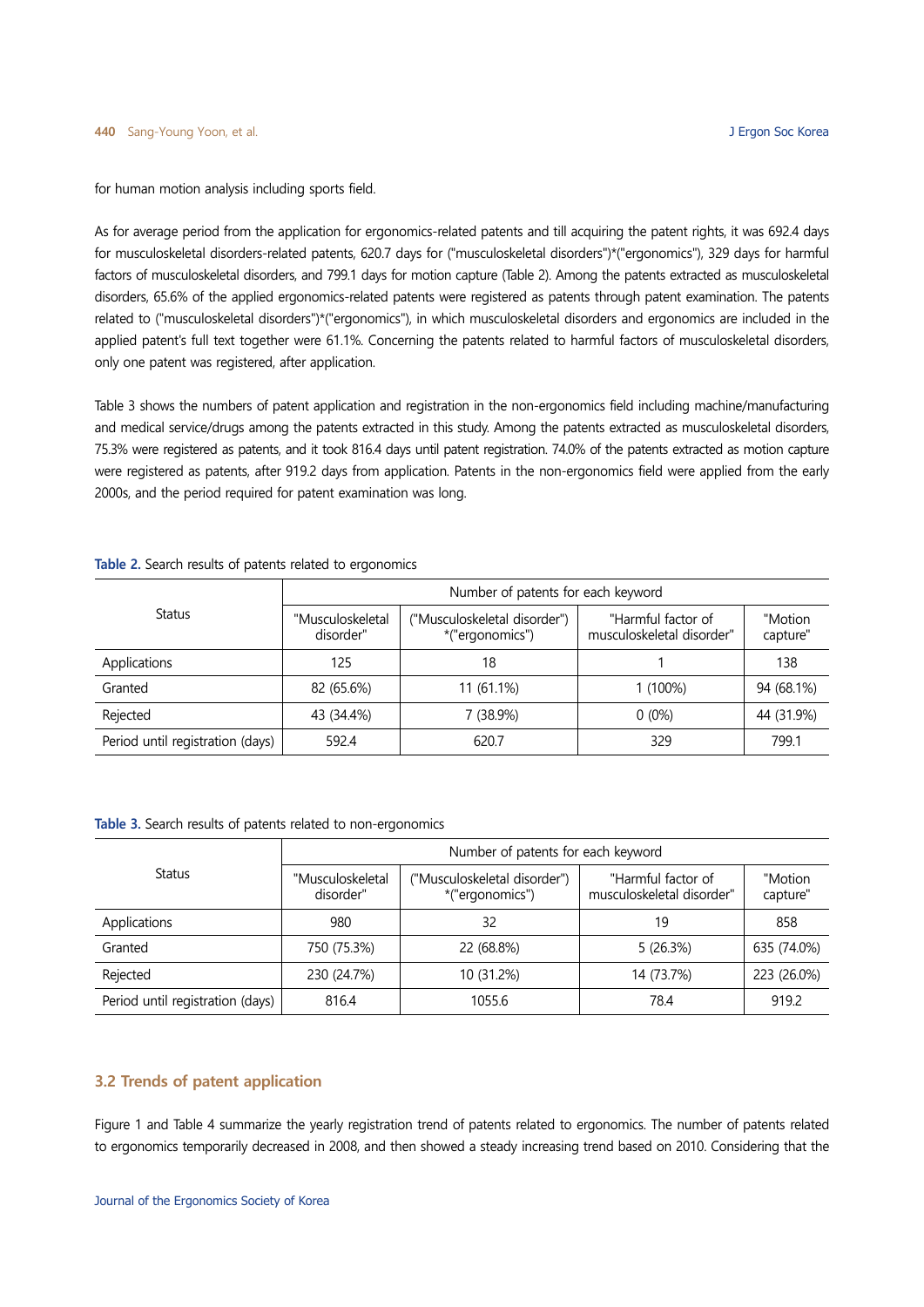collected data was about the patents registered up to July 2015, the patents related to motion capture showed a hugely increasing trend in 2015 than 2014, compared to the patents related to musculoskeletal disorders. As for the patents related to motion capture, the optical mode motion capture-related patents were mainly registered before 2013, and the patents related to motion capture using MEMS sensors began to be registered from 2014. Regarding the patents related to motion capture, the patents to shape and analyze human body motions, irrelevant of motion capture modes, took up most. Namely, many patents related to workers and in the sports field including workers and golf, and gesture interface field for augmented reality were registered.

Forty four patents having keywords of musculoskeletal disorders and motion capture were applied for before 2005, and 17 among those were registered as patents. That is, 38.6% among the applied patents passed patent examination. However, 72.6% of patent registration ratio was shown, since 159 patents among 219 applied patents were registered after 2006. Therefore, not only patent application number, but patent registration ratio passing patent examination goes higher, compared to before 2005.



Figure 1. Yearly trend of patent registration

|      | Keywords                   |                         |                                                 |                         |                                                 |                         |                  |                         |
|------|----------------------------|-------------------------|-------------------------------------------------|-------------------------|-------------------------------------------------|-------------------------|------------------|-------------------------|
| Year | "Musculoskeletal disorder" |                         | ("Musculoskeletal disorder")<br>*("ergonomics") |                         | "Harmful factor of<br>musculoskeletal disorder" |                         | "Motion capture" |                         |
|      | Grant.*                    | App.<br>(Grant./Rej.)** | Grant.*                                         | App.<br>(Grant./Rej.)** | Grant.*                                         | App.<br>(Grant./Rej.)** | Grant.*          | App.<br>(Grant./Rej.)** |
| 2000 | $\theta$                   | 1(0/1)                  | $\mathbf 0$                                     | 0(0/0)                  | 0                                               | 0(0/0)                  | $\theta$         | 5(2/3)                  |
| 2001 | $\theta$                   | 1(0/1)                  | $\mathbf 0$                                     | 0(0/0)                  | $\mathbf 0$                                     | 0(0/0)                  | 0                | 5(2/3)                  |
| 2002 | $\theta$                   | 2(1/1)                  | $\mathbf 0$                                     | 0(0/0)                  | $\mathbf 0$                                     | 0(0/0)                  | $\theta$         | 4(1/3)                  |
| 2003 | $\theta$                   | 2(1/1)                  | $\mathbf 0$                                     | 0(0/0)                  | $\mathbf 0$                                     | 0(0/0)                  | $\mathbf{0}$     | 6(0/6)                  |
| 2004 | $\theta$                   | 1(0/1)                  | $\mathbf 0$                                     | 0(0/0)                  | $\theta$                                        | 0(0/0)                  | 2                | 5(2/3)                  |
| 2005 | $\Omega$                   | 5(2/3)                  | $\mathbf 0$                                     | 1(0/1)                  | 0                                               | 0(0/0)                  | $\theta$         | 7(6/1)                  |

**Table 4.** Number of patent registration for recent 15 years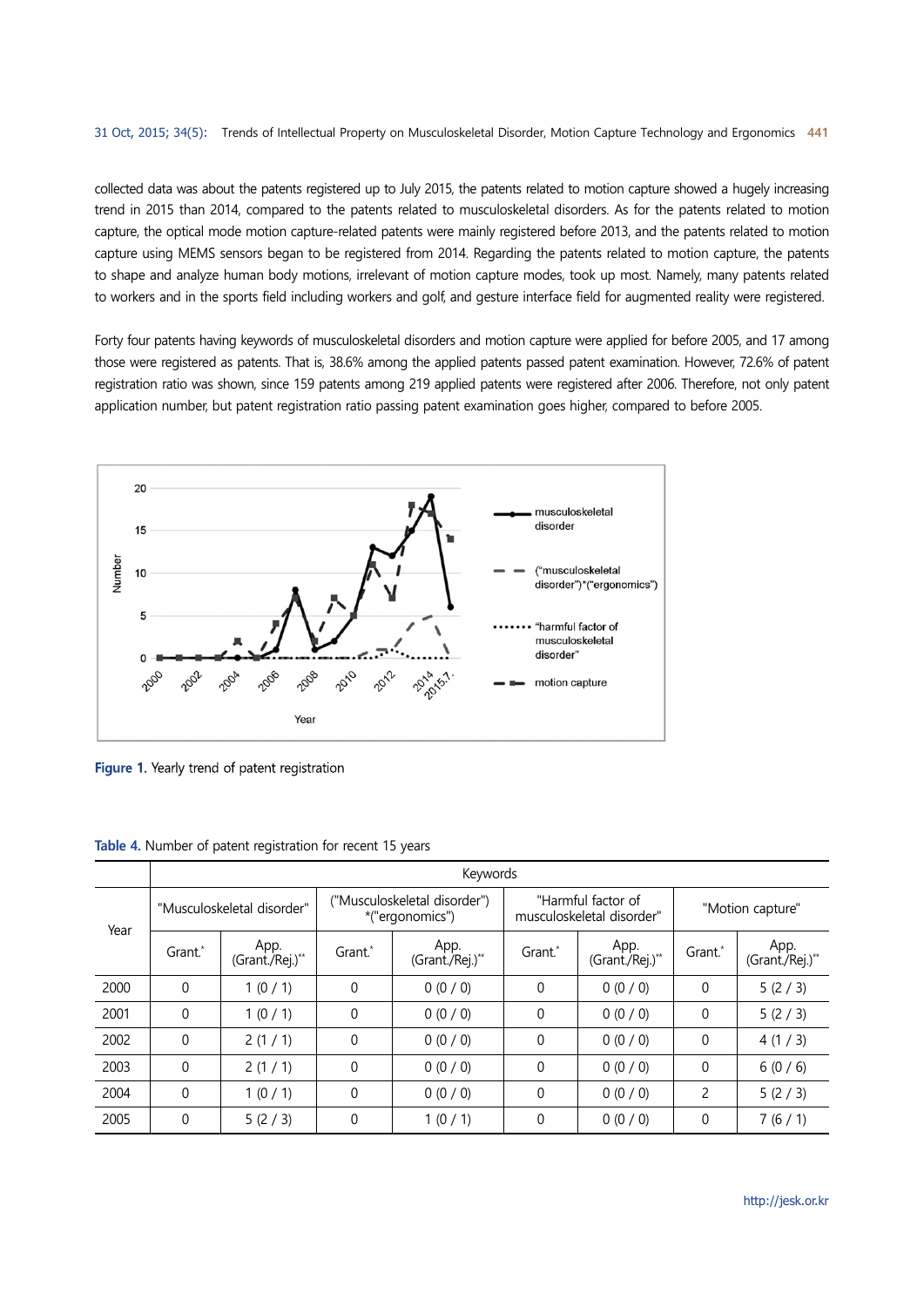|       | Keywords                   |                         |                                                 |                         |                                                 |                         |                  |                         |
|-------|----------------------------|-------------------------|-------------------------------------------------|-------------------------|-------------------------------------------------|-------------------------|------------------|-------------------------|
| Year  | "Musculoskeletal disorder" |                         | ("Musculoskeletal disorder")<br>*("ergonomics") |                         | "Harmful factor of<br>musculoskeletal disorder" |                         | "Motion capture" |                         |
|       | Grant.*                    | App.<br>(Grant./Rej.)** | Grant.*                                         | App.<br>(Grant./Rej.)** | Grant.*                                         | App.<br>(Grant./Rej.)** | Grant.*          | App.<br>(Grant./Rej.)** |
| 2006  | 1                          | 5(4/1)                  | 0                                               | 0(0/0)                  | $\Omega$                                        | 0(0/0)                  | 4                | 5(4/1)                  |
| 2007  | 8                          | 5(3/2)                  | 0                                               | 0(0/0)                  | $\Omega$                                        | 0(0/0)                  | 7                | 11(8/3)                 |
| 2008  | 1                          | 12 $(8/4)$              | $\Omega$                                        | 3(0/3)                  | $\Omega$                                        | 0(0/0)                  | 2                | 12(11/1)                |
| 2009  | $\overline{2}$             | 11 $(5/6)$              | $\mathbf{0}$                                    | 0(0/0)                  | $\theta$                                        | 0(0/0)                  | 7                | 12(7/5)                 |
| 2010  | 5                          | 21(15/6)                | 0                                               | 3(2/1)                  | $\Omega$                                        | 0(0/0)                  | 5                | 13(9/4)                 |
| 2011  | 13                         | 18(11/7)                | 1                                               | 5(4/1)                  | $\Omega$                                        | 1(1/0)                  | 11               | 11(10/1)                |
| 2012  | 12                         | 25(19/6)                |                                                 | 6(5/1)                  | 1                                               | 0(0/0)                  | 7                | 19(16/3)                |
| 2013  | 15                         | 11 $(8 / 3)$            | 4                                               | 0(0/0)                  | $\Omega$                                        | 0(0/0)                  | 18               | 19(12/7)                |
| 2014  | 19                         | 4(4/0)                  | 5                                               | 0(0/0)                  | $\Omega$                                        | 0(0/0)                  | 17               | 3(3/0)                  |
| 2015  | 6                          | 1(1/0)                  | $\Omega$                                        | 0(0/0)                  | $\Omega$                                        | 0(0/0)                  | 14               | 1(1/0)                  |
| Total | 82                         | 125<br>(82 / 43)        | 11                                              | 18<br>(11 / 7)          | 1                                               | (1/0)                   | 94               | 138<br>(94 / 44)        |

Table 4. Number of patent registration for recent 15 years (Continued)

\*: Yearly granted patents

\*\*: Yearly applied patents and (Grant./Rej.) stands for the (Granted/Rejected)

# **4. Discussion and Conclusion**

Many ergonomics-related patents were registered after 2005, in view of the patents registration trend. However, the period did not match between the increase of interest in musculoskeletal disorders and the investigation on harmful factors of musculoskeletal disorders and the legislation enactment on musculoskeletal disorders and on the investigation on harmful factors of musculoskeletal disorders through the rules on industrial safety standards in 2003. The reason is that patent examination period took from three months to five years from patent application to patent registration. In this regard, checking patent application time point is more appropriate to check the current technology trend, although patent registration time point is also important, in order to examine technology development trend through patents. Therefore, the related patents having the keyword of musculoskeletal disorders began to be applied through the enactment of legislation on musculoskeletal disorders and the investigation on harmful factors of musculoskeletal disorders in 2003, and they began to be registered as patents after 2005.

The patents having musculoskeletal disorders as keyword that were applied between 2003 and 2005 were registered as patents between 2006 and 2007. As for the patents applied in 2005, the patents related to body exercise equipment were mainly registered, and therefore, the patents to prevent musculoskeletal disorders or to use for rehabilitation were registered. However, recognition on musculoskeletal disorders or investigation on the harmful factors of musculoskeletal disorders was low in the motion capture field those days, and just some patents on human body motion recognition methods were registered. Namely, patents in the computer field like video data processing were mainly registered.

The patents related to musculoskeletal disorders that were applied for between 2006 and 2010 emphasized biomechanical aspect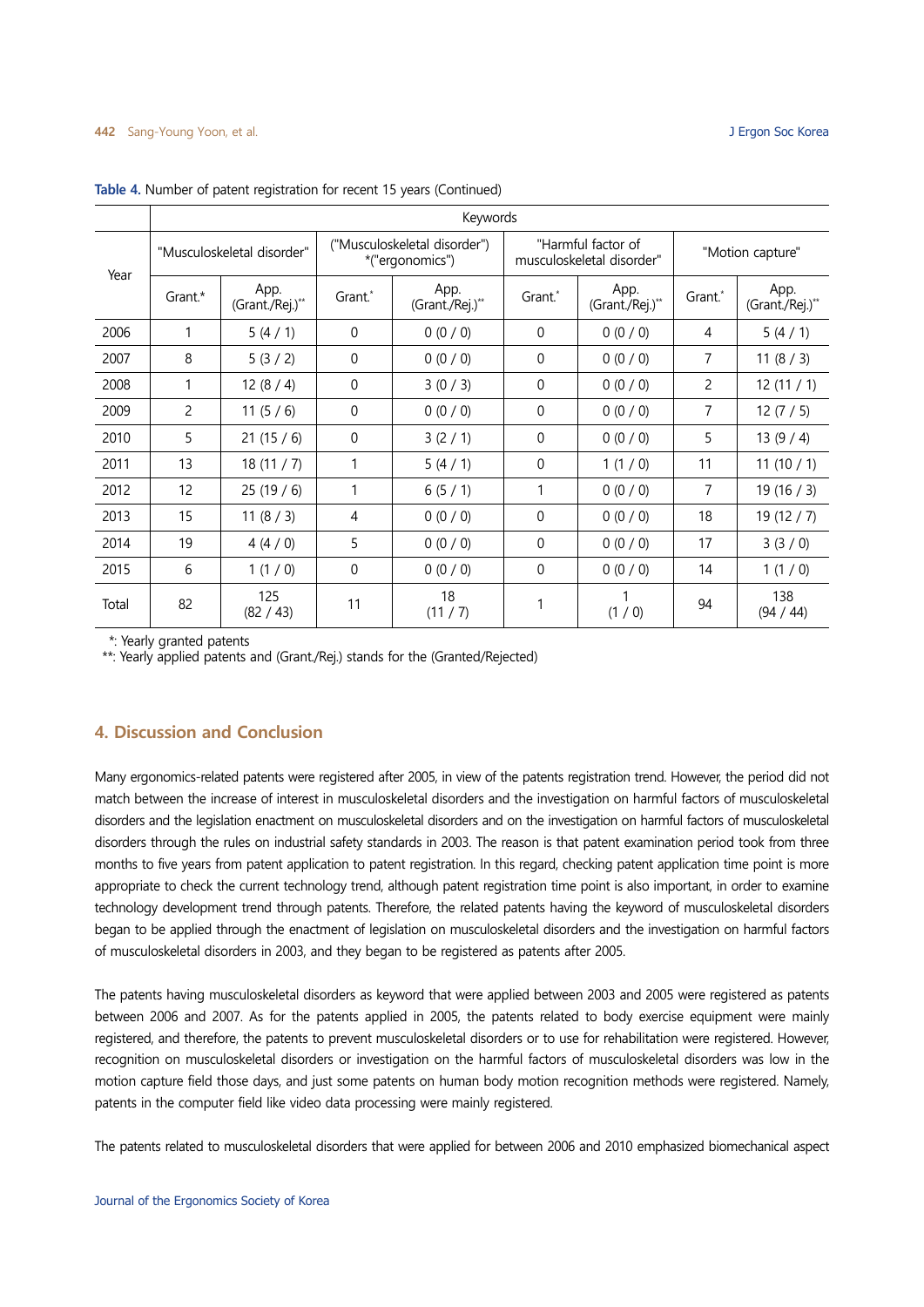more than previous period. Also, they proposed methodology to carry out collection and analysis of body motion data, and the patents applied to the products such as shoe soles and insoles, chairs for work and worktables and rehabilitation exercise equipment began to be applied for. The patents in the motion capture field that combined biomechanical analysis began to be applied for, beyond just collecting body motions. Through data analysis results acquired through motion capture, the patents applied to rehabilitation and walking training started to be applied for, and also began to be expanded into sports field including golf.

As for the patents related to musculoskeletal disorders registered as patents, after being applied for from 2011 till recent time, the patents related to the products that can help the prevention of musculoskeletal disorders increased. The patents related to functional chairs and clothes mainly helping posture correction rose, and also the patents related to posture correction using bio feedback in rehabilitation through body motion and rehabilitation training devices or systems were applied for. In the motion capture field, sports field was expanded enormously, and the patents in the baseball and horse riding fields were applied for. A feature of the application for the patents related to motion capture after 2011 is that such patents increased, as motion capture equipment using MEMS sensors was developed. The patents related to motion capture before 2010 were mainly optical mode motion capture, and thus, patents for marker tracking method and processing method were applied for. However, patents using motion sensors like acceleration sensors and inertia sensors increased, after 2011.

This study examined patent trends in the ergonomic posture assessment field for musculoskeletal disorders and the investigation on harmful factors of musculoskeletal disorders and motion capture field in order to combine the motion capture mode with such ergonomic posture assessment. Although, musculoskeletal disorders and the investigation on harmful factors of musculoskeletal disorders are closely related to the ergonomic field, there were many differences between the extracted patents approachable in the ergonomics field, after extracting patents using musculoskeletal disorders as a single keyword, and the patents containing the keyword of ergonomics in the full text of patent specifications. Such a result is considered to reflect that patent application in the ergonomics field is small among the registered patents until now.

When ergonomics was simply used as a keyword, registered patents were over 7,900; over 300 such patents have been registered each year since 2007, and over 800 patents were registered in 2014. Given that there are various industrial fields to which ergonomics field can be applied, the participation of ergonomics field in the musculoskeletal field can be viewed as starting stage at present. In this regard the fields of musculoskeletal disorders and harmful factors of musculoskeletal disorders mean that the area, where patents from the ergonomic perspective can be applied for, is wide.

This study used an ergonomic posture assessment method, of which cost is small, and that can be used simply, as a method to check the harmful factors of musculoskeletal disorders. However, as revealed in the studies of Burt and Punnett (1999) and Bao (2009), errors can occur between raters, which may affect the judgment of precise posture.

Patents using motion capture mode are recently applied for and registered in Korea, and he application areas are expanding. Not only patents related to methodology measuring and processing body motions precisely, but those in the sports fields including golf and horse riding are the most actively applied in terms of Korea's motion capture-related patents. Regarding the patents related to musculoskeletal disorders, the patent using optical mode motion capture was applied for first-ever in 2007, and was registered in 2009. The patent using MEMS sensors has yet to be registered. Because a patent applied for needs to apply for early publication or is published after 18 months, it is impossible to check all the patents currently applied for. Therefore, the patents on posture analysis using MEMS sensors could not be checked.

This study conducted an analysis to use or acquire related patents in the ergonomics field through patents related to musculoskeletal disorders and the harmful factors of musculoskeletal disorders. As for the patents registered thus far, the patents,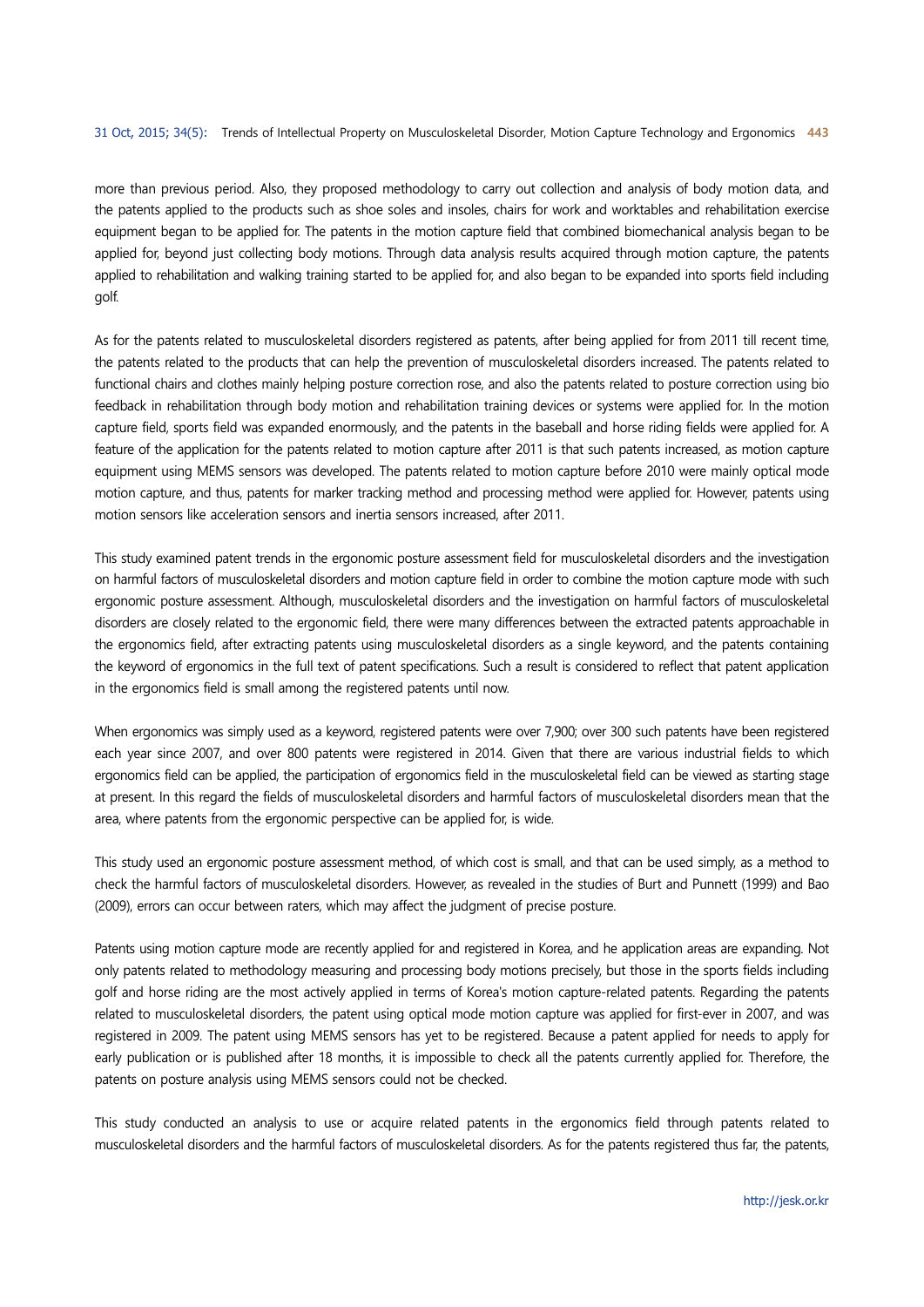which can be used for musculoskeletal disorders and the investigation on harmful factors of musculoskeletal disorders, were insufficient. The ratio registered as patents by passing patent examination in the ergonomics field including musculoskeletal disorders was lower than the non-ergonomics field (Tables 2 and 3). The reason is that the patents applied for in the ergonomics field were product-related patents, and therefore, it was insufficient to utilize existing theory, or present clear grounds. For example, although patents on posture correction systems to prevent musculoskeletal diseases have been applied for since 2009, they have been rejected in the patent examination process. Even though, precise reasons of rejection in patent examination were not confirmed, it is conjectured that novelty section was not met in the patent requirements under Article 29 of the Patent Act. As for novelty, patents are not awarded to inventions that were announced, to openly implemented inventions or inventions published on publications domestically or internationally. The methodology of a patent applied for to acquire a patent on body posture is similar to existing patents, or the assessment standards use existing ergonomic posture assessment tools' standards.

This study identified technology trends in the related fields through patents concerned with musculoskeletal disorders and the harmful factors of musculoskeletal disorders, and the utilization of motion capture technology. Even though many patents related to musculoskeletal disorders, the harmful factors of musculoskeletal disorders and motion capture were already registered, many of them were on posture correction and rehabilitation products, or on training systems in the sports field. Therefore, a new ergonomic posture assessment method is needed, rather than an aspect measuring body postures or viewing musculoskeletal disorders as diseases, in order to use motion capture technology, and also acquire a patent related to musculoskeletal disorders and the harmful factors of musculoskeletal disorders from the ergonomics point of view. In addition, the development of equipment to prevent musculoskeletal disorders and rehabilitate, or of the applied products is expected to be required.

#### **References**

Ahmad, N., Ghazilla, R.A.R. and Khairi, N.M., Reviews on various inertial measurement unit (IMU) sensor applications, International Journal of Signal Processing Systems, 1(2), 256-262, 2013.

American Conference of Governmental Industrial Hygienists (ACGIH®), Hand Activity Level (HAL). Threshold Limit Values for Chemical Substances and Physical Agents & Biological Exposure Indices, ACGIH, Cincinnati, 112-114, 2002.

Bao, S., Howard, N., Spielholz, P., Silverstein, B. and Polissar, N., Interrater reliability of posture observations, *Human Factors*, 51(3), 292-309, 2009.

Burt, S. and Punnett, L., Evaluation of interrater reliability for posture observations in a field study, Applied Ergonomics, 30(2), 121-135, 1999.

Ehara, Y., Fujimoto, H., Miyazaki, S., Mochimaru, M., Tanaka, S. and Yamamoto, S., Comparison of the performance of 3-D camera systems II, *Gait Posture*, 5(3), 251-255, 1997.

Foxlin, E., Inertial head-tracker sensor fusion by a complementary separate-bias Kalman filter, Proceedings of Virtual Reality Annual Intternational Symposium (VRAIS), 185-194, 1996.

Ferguson, S.A., Marras, W.S. Allread, W.G., Knapik, G.G., Vandlen, K.A., Splittstoesser, R.E. and Yang, G., Musculoskeletal disorder risk as a function of vehicle rotation angle during assembly tasks, Applied Ergonomics, 42(5), 699-709, 2011.

Genaidy, A.M., Al-shedi, A.A. and Karwowski, W., Postural stress analysis in industry, Applied Ergonomics, 25(2), 77-87, 1994.